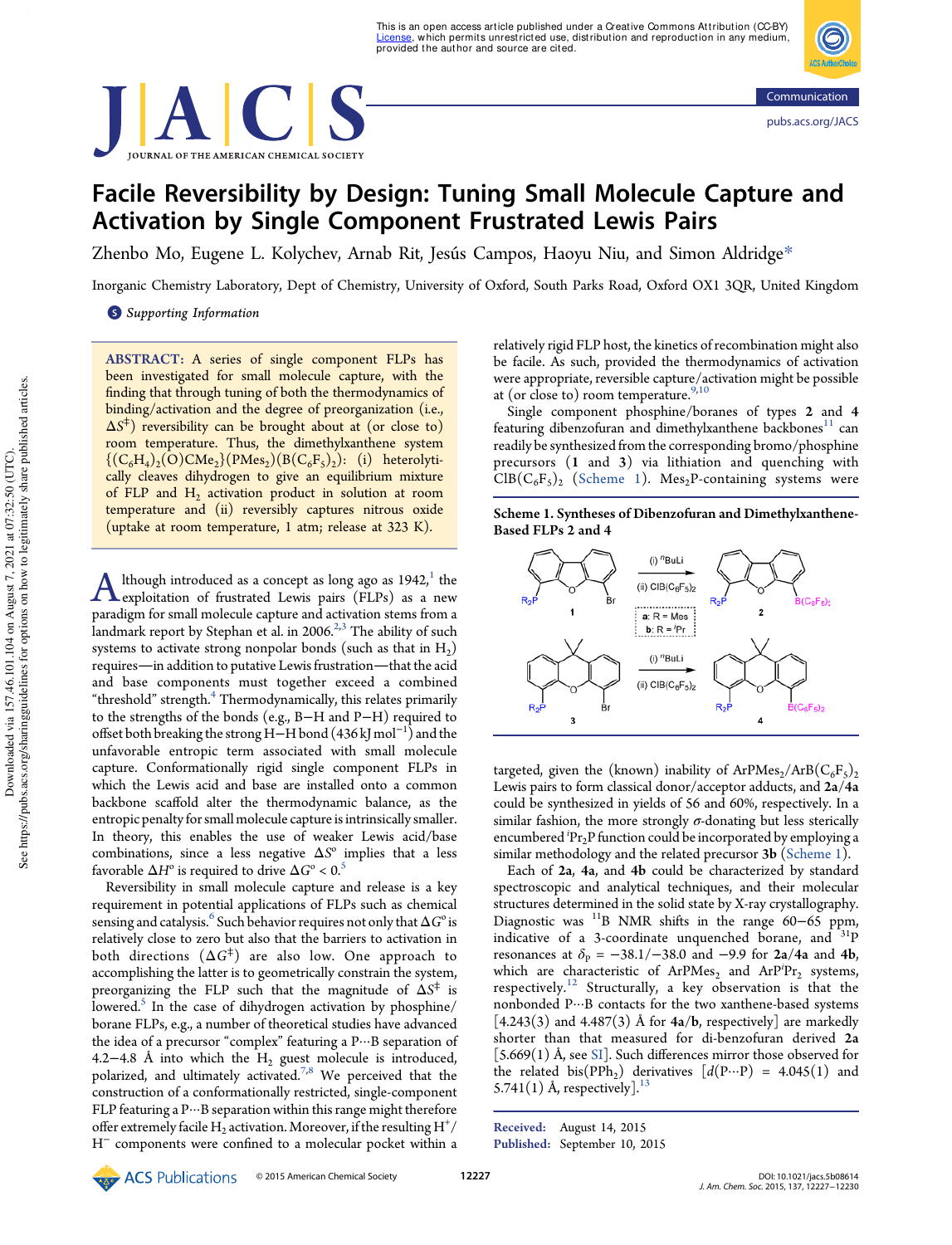The heterolytic cleavage of dihydrogen by FLPs has been used as a benchmark for comparative discussions of reactivity.<sup>4</sup> Accordingly, the reactivity of  $2a$  and  $4a/b$  toward  $H_2$  was investigated at 295 K and 1 atm pressure (Scheme 2). Under such

Scheme 2. Contrasting Reactivity of FLPs 2a, 4a, and 4b Towards  $\rm{H}_{2}$ ; Solution-Phase Equilibrium Between 4a- $\rm{H}_{2}$  and  $4a + H<sub>2</sub>$  at Room Temperature



conditions,  $2a$  is unreactive toward  $H_2$ , showing no evidence for the formation of the corresponding phosphonium borate after 12 h.<sup>14</sup> 4a, by contrast, allows for very rapid cleavage of dihydrogen (<5 min at 295 K and 1 atm), with the marked contrast from 2a conceivably underpinned by both kinetic and thermodynamic factors.<sup>15</sup> The molecular structure of 4a features a  $P\cdots B$  separation  $[4.243(3)$  Å which is very similar to that predicted for the phosphine/borane "encounter pair" postulated in some models to precede  $\text{H}_{\text{2}}$  activation.  $^{7}$  Thus, the kinetics of activation by 4a are likely to be enhanced by the inherent degree of preorganization and less unfavorable magnitude of Δ*S* ⧧ . DFT calculations suggest, in addition, that the dimethylxanthene backbone offers a more thermodynamically favorable basis for  $\rm{H}_{2}$  splitting (by ca. 30 kJ  $mol^{-1}$ ).<sup>15</sup>

Characterization of the product of  $\rm{H}_{2}$  activation, i.e., 4a- $\rm{H}_{2}$  was achieved in solution by multinuclear NMR (PH unit:  $\delta_{\rm H}$  = 9.83,  $\delta_{\rm P}$  $=-21.5$  ppm, <sup>1</sup>J<sub>PH</sub> = 526 Hz; BH unit:  $\delta_{\text{H}} = 3.98$ ,  $\delta_{\text{B}} = -21.4$  ppm,  $^{1}$ *J*<sub>BH</sub> = 94 Hz) and in the solid state by both elemental microanalysis and X-ray crystallography (Figure 1). H(1) and H(11) could be located in the difference Fourier map, and the heavy atom skeleton additionally confirms the expected quaternization at B(18) implied by the assimilation of H<sup>-</sup>



**Figure 1.** Molecular structures of  $4\mathsf{a}\text{-}\mathsf{H}_2$  (left) and one component of the asymmetric unit of  $4b-H_2$  (right) as determined by X-ray crystallography. Most H atoms omitted and Mes/ $C_6F_5$  groups shown in wireframe format for clarity; thermal ellipsoids drawn at the 40% probability level. Key distances (Å) and angles (°): (for 4a-H<sub>2</sub>) P(1)···B(18) 4.293(3); (for 4b-H<sub>2</sub>) P(1)···B(1) 4.104(3), P(1)−H(2) 1.37(4), H(1)···H(2) 2.07(5),  $B(1)$ −H(1) 1.14(5).

 $[\Sigma(\angle C-B-C) = 333.2(6)^\circ]$ . Additionally, it is notable that the P···B separation in  $4a-H_2$  [4.293(3) Å] is essentially identical to that in 4a, consistent with the idea that the free FLP is preorganized for the assimilation of  $H_2$ . .

Remarkably, solutions obtained by redissolving crystalline samples of  $4a$ - $H_2$  in  $d_5$ -bromobenzene show not only resonances characteristic of the hydrogen activation product but also those due to the parent FLP 4a and H<sub>2</sub> (at  $\delta_{\rm H}$  = 4.5 ppm). At 295 K the reversion to  $4\mathsf{a} + \mathrm{H}_2$  accounts for ca. 5% of total composition, and by monitoring the position of equilibrium as a function of temperature, the thermodynamic parameters  $\Delta H^{\circ}$  = 38 kJ mol<sup>-1</sup> and  $\Delta S^{\circ} = 102$  J mol<sup>-1</sup> K<sup>-1</sup> (for H<sub>2</sub> loss) can be obtained from a Van't Hoff plot (Figure 2). The position of equilibrium can be



Figure 2. Van't Hoff plot based on the response to temperature (in the range 298–363 K) of the equilibrium between 4a-H<sub>2</sub> and 4a + H<sub>2</sub> in  $C_6D_5Br$  solution. From the linear fit  $(R^2 = 0.992)$  of  $\ln(K)$  vs  $1/T$  are obtained the values  $\Delta H^{\circ} = 38 \text{ kJ} \text{ mol}^{-1}$  and  $\Delta S^{\circ} = 102 \text{ J} \text{ mol}^{-1} \text{ K}^{-1}$  for the loss of  $H_2$  from 4a- $H_2$ .

manipulated in favor of  $4a-H_2$  by the use of an overpressure of  $H_2$ , , with the application of 1 atm pressure being sufficient to cause the complete disappearance of NMR signals due to the "free" FLP 4a.

To our knowledge this represents the first example of an FLP system existing in solution-phase equilibrium with its dihydrogen activation product at room temperature.<sup>9,10</sup> The  $P^{\circ}Tol_{3}/$  $B(C_6F_4H-4)_3$  system is reported to activate  $H_2$  at 298 K and to lose dihydrogen slowly under vacuum at the same temperature  $(85\%$  compete after 9 days);<sup>9d</sup> a number of other systems exhibit similar behavior in the solid state at more elevated temperatures.<sup>2,9</sup> Low temperatures and/or high pressures have also been employed to effect activation by FLPs of lower intrinsic reactivity, with quantitative  $H_2$  release occurring on return to ambient conditions. $9k-m$ 

In the case of Stephan's landmark system, *para*-(Mes<sub>2</sub>PH)- $C_6F_4\{B(C_6F_5)_2H\}$ , dihydrogen release occurs at temperatures in excess of 373 K, with this process being characterized thermodynamically by values of  $\Delta H^{\circ}$  = 90 kJ mol<sup>-1</sup> and  $\Delta S^{\circ}$  = 96 J mol<sup>-1</sup> K<sup>-12</sup> By comparison, the enthalpic term is much . smaller in magnitude for 4a (presumably reflecting the lower combined Lewis acidity/basicity of the borane/phosphine components), and since ΔS° is—not unexpectedly—similar in the two cases, this facilitates the loss of  $H_2$  at much lower temperatures.

From a kinetic perspective, the ease of  $\rm H_2$  release from 4a- $\rm H_2$  is presumably enhanced by the geometry enforced by the bulky Pand B-bound aryl substituents (Figure 1), which confine the hydridic/protic components to the central cavity. While the H··· H contact  $(>2$  Å in the solid state, as determined from the difference Fourier map) is not especially short (cf. 1.6−1.8 Å for the NH···HB contact in a tetramethylpiperidine-based single component system),  $^{16}$  the lack of conformational flexibility in  $4a \rm{H}_{2}$  is presumably a factor in the ease of  $\rm{H}_{2}$  release. Much in the same way as  $4a$  is itself configured for  $H_2$  uptake,  $4a-H_2$  is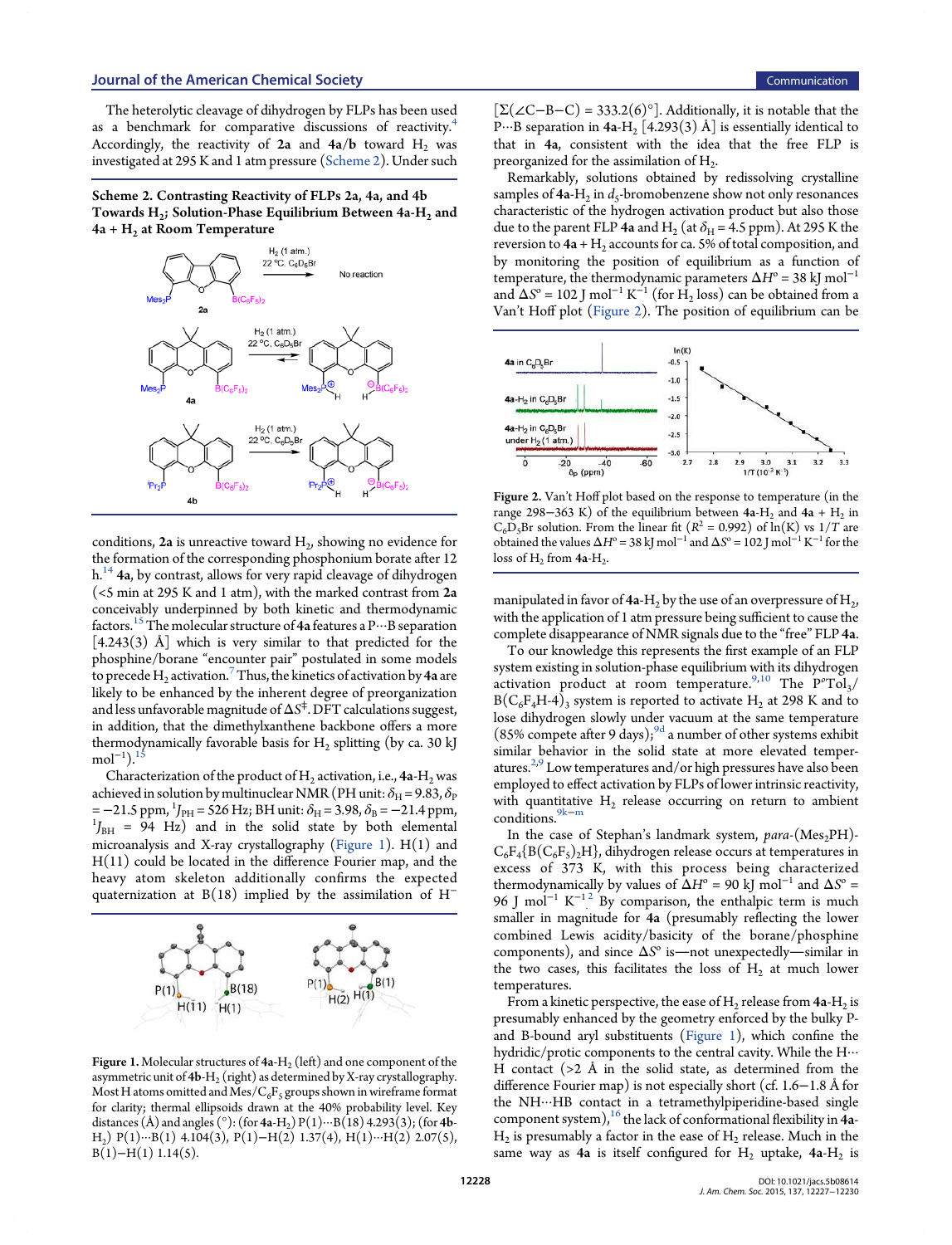preorganized for  $\rm{H}_{2}$  loss, and low free energies of activation are rationalized for both the forward and reverse reactions.

The critical influence on reversibility of the thermodynamics of  $\rm{H}_{2}$  activation/release is emphasized by considering the reaction of the <sup>*i*</sup>Pr<sub>2</sub>P-containing system 4b. This FLP features a similar P···B separation to 4a [4.487(4) Å] and also activates  $\rm{H}_{2}$  readily at 295 K and 1 atm pressure. In addition, the corresponding  $H_2$ activation product,  $4\mathbf{b} \cdot \mathbf{H}_2$ , features a geometry for the phosphonium/borate entity closely related to its  $Mes<sub>2</sub>P$ substituted counterpart  $[d(P...B) = 4.104(3), d(H...H) =$  $2.07(5)$  Å]. However, no observable hydrogen evolution is observed from 4**b**-H<sub>2</sub> in *d*<sub>5</sub>-bromobenzene solution at temperatures up to 353 K. Thus, while it could be argued that  ${\bf 4b\text{-}H}_2$ , like  $4a-H_2$ , is preconfigured for  $H_2$  loss, the presence of the more strongly donating alkyl-substituted phosphine component is presumably responsible for the back reaction being energetically unfeasible at low temperatures.

Reversibility appears to have significant influence on the ease of isotopic exchange in  $4a/4b$ .<sup>17</sup>  $4a-D_2$  (synthesized independently from 4a and  $D_2$ ) undergoes facile exchange (<1 h at 295 K) with  $\rm{H}_{2}$  to give an equilibrium gas-phase mixture containing statistical amounts of HD; the corresponding reaction of  $4a-H_2$  with  $D_2$ similarly generates HD (together with  $H_2/D_2$ ). *In situ* <sup>1</sup>H NMR monitoring of the latter reaction reveals two PH signals, consistent with the formation of both PH/BH and PH/BD phosphonium borate isotopologue (SI). By contrast, analogous experiments with  $4b-H_2/D_2$  do not yield any observable HD even after 12 h. This, together with a similar lack of reactivity toward  $D_2$ by  $[\text{PMes}_3\text{H}]^+[\text{B}(\text{C}_6\text{F}_5)_3\text{H}]^-$  (e.g.), argues against a mechanism in this case involving direct exchange of  $D_2$  with PH or BH bonds.<sup>17b</sup> A potential alternative route involves exchange of  $H^*$ (or H<sup>−</sup> ) between zwitterionic 4a-H<sup>2</sup> and the free FLP 4a to give separate cationic phosphonium borane, and anionic phosphine  $\overline{\text{bor}}$  entities (i.e.,  $[4a-H]^+$  and  $[4a-H]^-$ ). With the same "shuttling" of  $D^+ / D^-$  available to the deuteriated analogue 4a- $D_2$ , H/D scrambling could be initiated for 4a, but not for 4b, due to the dearth of free FLP in equilibrium with  $4b-H_2$ . Notably, the  $\mathrm{Et}_2\mathrm{O}/\mathrm{B}(\mathrm{C}_6\mathrm{F}_5)_3$  system, for which an equilibrium with the  $\mathrm{H}_2$ activation product has been proposed (but not spectroscopically observed), also mediates H/D scrambling when exposed to  $HD.<sup>17a</sup>$ 

While 4a can therefore be used to activate/release  $\rm{H}_{2}$  at ambient temperature, we wondered whether such reversibility could also be applied to capture other small molecules.<sup>18</sup> The intramolecular P···B separations determined for FLPs 4a and 4b are not dissimilar to those measured crystallographically for twocomponent FLPs which have been employed to capture and/or detect nitrous oxide, N<sub>2</sub>O (ca. 4.9 Å for <sup>t</sup>Bu<sub>3</sub>P·N<sub>2</sub>O·B(C<sub>6</sub>F<sub>5</sub>)<sub>2</sub>R, where  $R = C_6F_5$  or  $Fc$ ).<sup>15</sup> As such, we hypothesized that xanthenebased FLP systems might also act as single component receptors for  $N_2O$ . Consistent with this idea, the reaction of 4a with nitrous oxide at 1 atm pressure in dichloromethane solution leads to the formation of the adduct  $4a·N<sub>2</sub>O$  (Scheme 3), which has been characterized by standard spectroscopic and analytical means and

Scheme 3. Reversible Capture of Nitrous Oxide by 4a



has been shown crystallographically to feature a single molecule of  $N<sub>2</sub>O$  bound cooperatively between  $P(1)$  and  $B(5)$  (Figure 3).



Figure 3. (left) Molecular structure  $4a-N<sub>2</sub>O$  as determined by X-ray crystallography. H atoms and solvate molecule omitted, and  $Mes/C<sub>6</sub>F<sub>5</sub>$ groups shown in wireframe format for clarity; thermal ellipsoids drawn at the 40% probability level. Key distances (Å) and angles  $\bar{(\circ)}$ : P(1) $\cdots$ B(5) 4.565(2), P(1)−N(2) 1.706(2), N(2)−N(3) 1.267(2), N(3)−O(4) 1.316(3), O(4)−B(5) 1.542(2), P(1)−N(2)−N(3) 104.0(1), N(2)− N(3)−O(4) 111.7(2), N(3)−O(4)−B(5) 109.4(2). (right) UV−vis spectra of 4a (black) and 4a-N<sub>2</sub>O (gray) in fluorobenzene solution (1.0  $\frac{1}{\text{mol dm}^{-3}}$ ).

Metrical parameters for the bound NNO unit [notably N(2)− N(3) and N(3)−O(4) distances of 1.267(2) and 1.316(3) Å, respectively, and the N(2)–N(3)–O(4) angle of 111.7(2)<sup>°</sup>] are similar to those reported for related  $N_2O$  adducts formed with two-component FLPs.<sup>19</sup> The P(1)–N(2)–N(3) and N(3)– O(4)–B(5) angles [104.0(1) and 109.4(1)°], however, are more acute in  $4a-N_2O$ , and the P···B separation [4.565(2) Å] is therefore narrower than those determined for systems of the type  ${}^t{\rm Bu}_3{\rm P}{\cdot}{\rm N}_2{\rm O}{\cdot}{\rm B}({\rm C}_6{\rm F}_5)_2{\rm R}^{19}$  It is, however, ca. 0.3 Å wider than that found in "free" 4a. This observation may explain the relatively slow uptake of N<sub>2</sub>O ( $t_{1/2}$   $\approx$  12 h) compared, e.g., to that of H<sub>2</sub> ( $t_{1/2}$ ) < 5 min), and with this in mind we wondered whether the implied distortion of the xanthene backbone might be exploited to release the  $N<sub>2</sub>O$  guest at elevated temperatures. Given the constraints of the binding pocket we also perceived that the trans-to-cis isomerization about the  $N=N$  double bond implicated in N-to-P oxygen atom-transfer processes (and hence in phosphine oxide formation)<sup>20</sup> ought not to be facile for  $4a-N<sub>2</sub>O$ . Accordingly, warming a solution of the adduct in dichloromethane to 323 K for 2 h leads to quantitative reversion to 4a, with no evidence obtained spectroscopically for competing P−O bond formation. To our knowledge, this represents the first reported example of the reversible sequestration of  $N_2O$ .

The regeneration of  $4a$  is even more facile in  $d_5$ -bromobenzene and can be followed *in situ* by <sup>1</sup>H NMR, allowing for the determination of the associated first order rate constant at a range of temperatures (see SI). An Eyring plot then yields the activation parameters  $\Delta H^{\dagger} = 104$  kJ mol<sup>-1</sup> and  $\Delta S^{\dagger} = 38$  J mol<sup>-1</sup> K<sup>-1</sup> for  $N_2O$  loss. Interestingly, the loss of  $N_2O$  is also accompanied by the regeneration of the yellow color of the free FLP  $4a$  ( $4a$ -N<sub>2</sub>O being colorless; Figure 3), suggesting potential applications of such systems in the reversible sensing of nitrous oxide.

In conclusion, we show that a single-component frustrated Lewis pair with appropriately tuned binding/activation thermodynamics  $(\Delta G^{\circ} = -7.9 \text{ kJ mol}^{-1}$  at 295 K) and a preorganized binding domain can reversibly activate dihydrogen in arene solution at room temperature to give an equilibrium mixture of  $H_2$ bound/free FLP. This reversibility in small molecule capture/ activation can also be exploited toward  $N_2O$ , leading to the development of reversible colorimetric detection protocol for nitrous oxide.